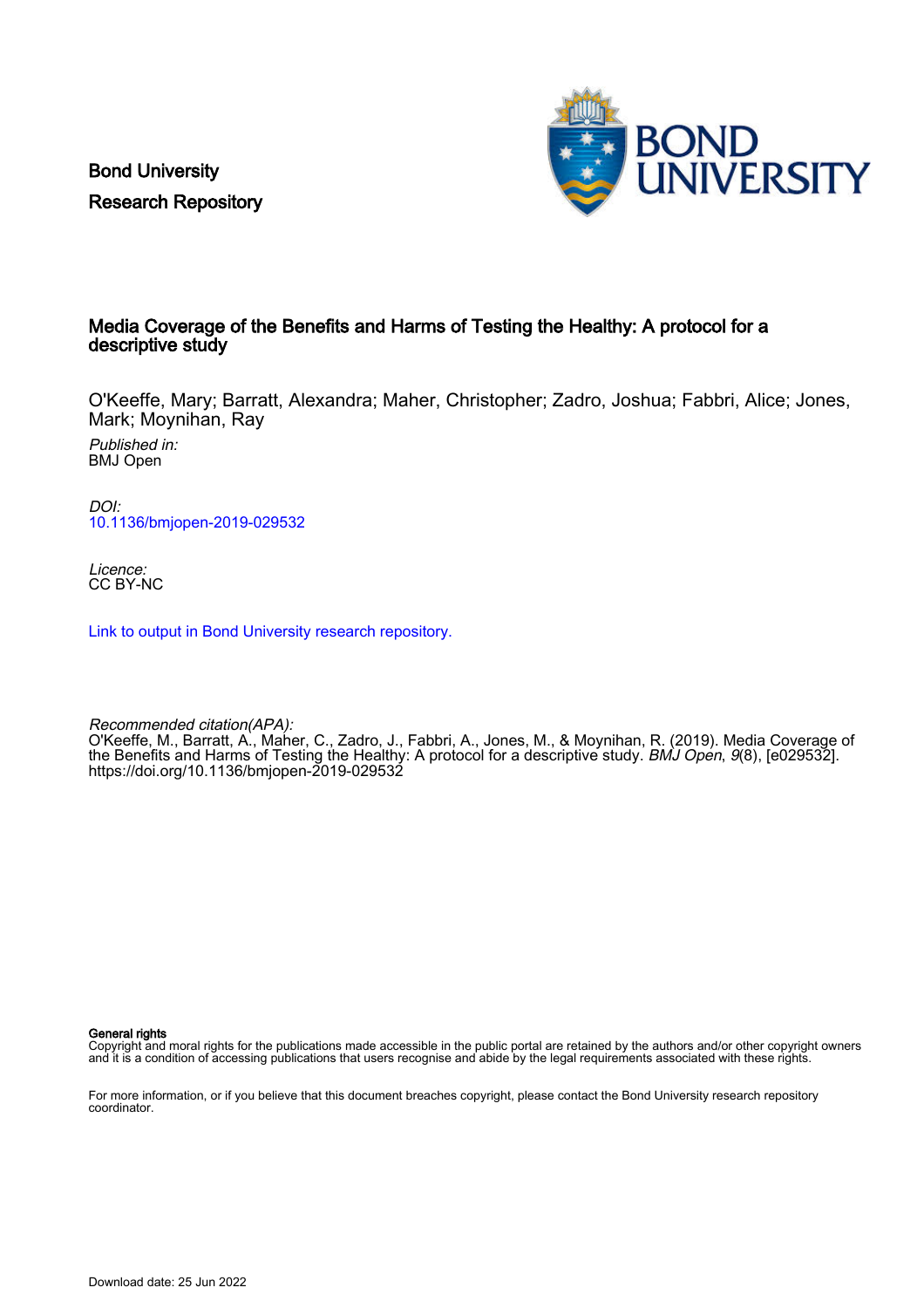# **BMJ Open Media Coverage of the Benefits and Harms of Testing the Healthy: a protocol for a descriptive study**

Mary O'Keeffe[,](http://orcid.org/0000-0001-8981-2125)<sup>1</sup> Alexandra Barratt,<sup>2</sup> Christopher Maher,<sup>1</sup> Joshua Zadro,<sup>01</sup> Alice Fabbri,<sup>3</sup> Mark Jones,<sup>4</sup> Ray Moynihan<sup>2,4</sup>

#### **ABSTRACT**

**To cite:** O'Keeffe M, Barratt A, Maher C, *et al*. Media Coverage of the Benefits and Harms of Testing the Healthy: a protocol for a descriptive study. *BMJ Open* 2019;9:e029532. doi:10.1136/ bmjopen-2019-029532

► Prepublication history for this paper is available online. To view these files, please visit the journal online (http://dx.doi. org/10.1136/bmjopen-2019- 029532).

Received 30 January 2019 Revised 11 July 2019 Accepted 11 July 2019

#### Check for updates

© Author(s) (or their employer(s)) 2019. Re-use permitted under CC BY-NC. No commercial re-use. See rights and permissions. Published by BMJ.

1 Institute for Musculoskeletal Health, Sydney School of Public Health, Faculty of Medicine and Health, University of Sydney, Sydney, New South Wales, Australia

<sup>2</sup>Sydney School of Public Health, Faculty of Medicine and Health, The University of Sydney, Sydney, New South Wales, Australia

3 Charles Perkins Centre and School of Pharmacy, Faculty of Medicine and Health, University of Sydney, Sydney, New South Wales, Australia 4 Institute for Evidence-Based Healthcare, Bond University, Gold Coast, Queensland, Australia

Correspondence to Dr Mary O'Keeffe; mary.okeeffe@sydney.edu.au

Introduction Much testing in medicine is aimed at healthy people to facilitate the early detection of health conditions. However, there is growing evidence that early detection is a double-edged sword that may cause harm in the form of overdiagnosis. The media can be seen as a major generator of consumer demand for health services. Previous research shows that media coverage tends to overstate the benefits and downplay the harms of medical interventions for the sick, and often fails to cover relevant conflicts of interest of those promoting those interventions. However, little is known about how the benefits and harms of testing the healthy are covered by media. This study will examine the media coverage of the benefits and harms of testing the healthy, and coverage of potential conflicts of interest of those promoting the testing.

Methods and analysis We will examine five tests: 3D mammography for the early detection of breast cancer; blood liquid biopsy for the early detection of cancer; blood biomarker tests for the early detection of dementia; artificial intelligence technology for the early detection of dementia; and the Apple Watch Series 4 electrocardiogram sensor for the early detection of atrial fibrillation. We will identify media coverage using Google News and the LexisNexis and ProQuest electronic databases. Sets of two independent reviewers will conduct story screening and coding. We will include English language media stories referring to any of the five tests from January 2016 to May 2019. We will include media stories if they refer to any benefits or harms of the test for our conditions of interest. Data will be analysed using categorical data analysis and multinomial logistic regression.

Ethics and dissemination No ethical approval is required for this study. Results will be presented at relevant scientific conferences and in peer-reviewed literature.

#### **INTRODUCTION**

Much testing in medicine is aimed at apparently healthy people to identify those at an increased risk of a disease or disorder.<sup>1</sup> These 'healthy' people can subsequently be offered more tests, treatment(s) or preventive strat-egies (eg, a preventive medicine).<sup>[1](#page-7-0)</sup> The increasing popularity of testing is indicative of recent enthusiasm for early detection,<sup>[2](#page-7-1)</sup> which is part of the promise of 'precision medicine'. That is, early detection is always better, and

## Strengths and limitations of this study

- ► This will be the first study to analyse the media coverage of the benefits and harms of tests that have the potential for overdiagnosis in healthy people.
- ► Media stories will not be restricted by country. The results could inform interventions to improve the quality of medical reporting in the media.
- $\blacktriangleright$  The study will only consider media coverage of five tests.

treatment is more effective when it is tailored to the individual.<sup>3</sup> Apparently healthy or well people are increasingly encouraged to proactively monitor, and be vigilant about understanding their health, with testing seen as a positive step in consumer health empowerment. However, there is mounting evidence that testing can harm healthy people, and the quest for ever-earlier detection of disease can lead to unnecessary classification of the healthy as sick: overdiagnosis. $3-8$ 

Although an exact definition of overdiagnosis remains the subject of debate, particularly in the context of non-cancer conditions, overdiagnosis can be considered to occur when persons are labelled with a technically correct diagnosis that does not improve health  $\frac{9}{10}$  Key drivers of overdiagnosis have been identified.<sup>[11](#page-7-4)</sup> One is the use of more sensitive tests which can detect smaller abnormalities, many of which are benign. $11$  There is growing evidence demonstrating the presence of overdiagnosis, often arising through testing healthy people, across different areas of medicine. Examples include screening for cancer (eg, breast, prostate, thyroid), cardiovascular disease and dementia.[7 8 12–16](#page-7-5) Inappropriate screening in this context is likely to lead to higher healthcare spending and worse outcomes (eg, psychological effects and unnecessary and harmful treatments).<sup>17-21</sup>

Sustained promotion to the public, patients and clinicians of the importance

**BMI**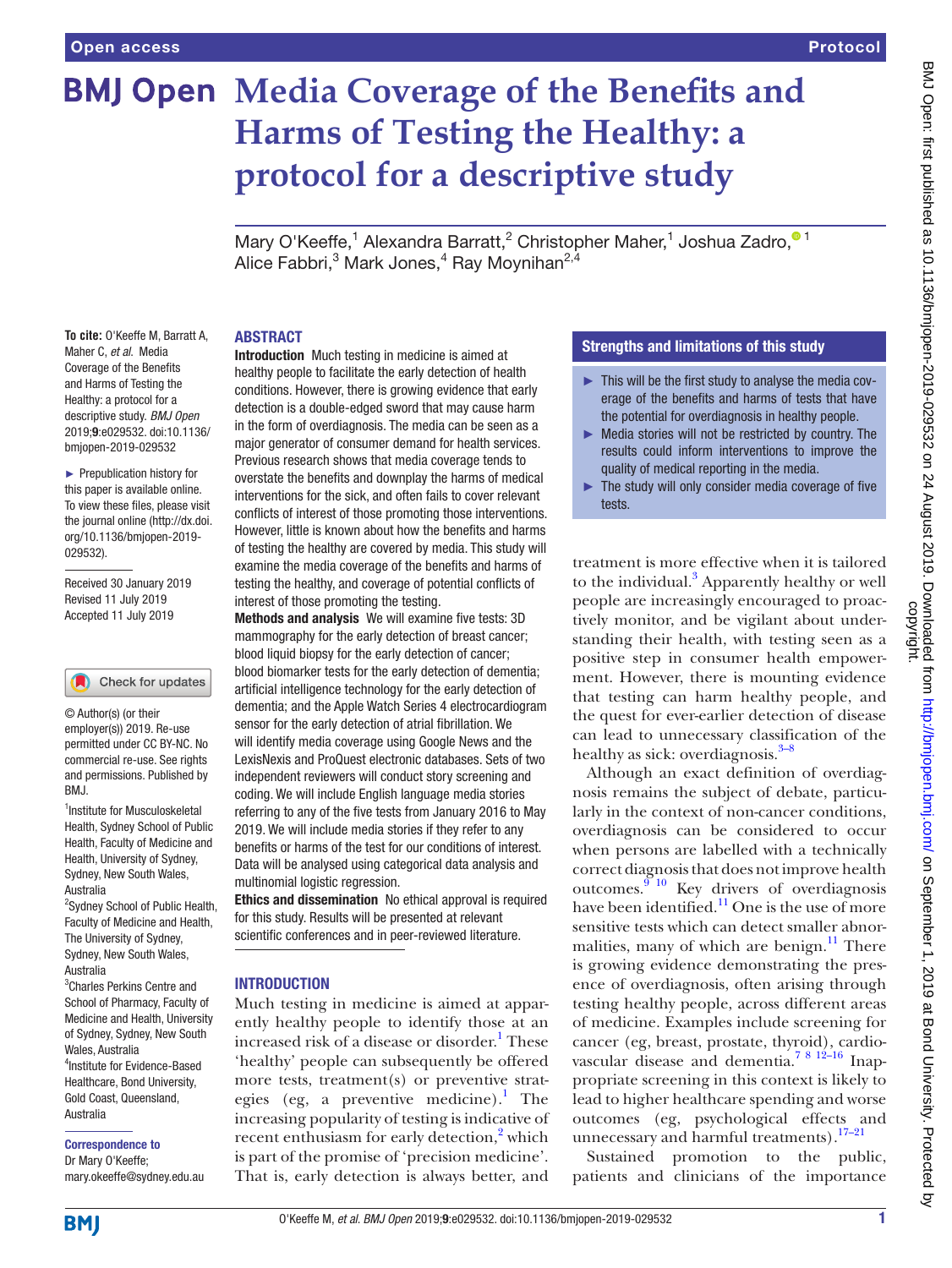of early detection and testing, including via the media, is considered another driver of overdiagnosis.<sup>[11](#page-7-4)</sup> Uncritical coverage of new tests, without consideration of their potential downsides, contributes to the general lack of knowledge about the potential harms of getting tested when healthy. In fact, research has shown that only a small proportion of people are knowledgeable about overdiagnosis.[22 23](#page-7-7) This includes individuals offered tests where the potential for overdiagnosis is high. $^{22\ 23}$  As such, patients (and clinicians) overestimate the benefits of testing, while underestimating the harms.<sup>[24 25](#page-7-8)</sup>

There is also concern about how changing media environments, such as the rising influence of social media, can lead to 'junk-food news'.[26](#page-7-9) Indeed, previous studies on the media have identified evidence of exaggeration, $27 \frac{28}{3}$  inaccurate media coverage of published scientific papers, $2930$  overstating of benefits of treatments, downplaying of harms<sup>2729</sup> and failure to report important conflicts of interest of the experts cited in the story.<sup>27</sup> Concern has also been expressed about the financial closeness between journalists and industry. For example, pharmaceutical industry funding of journalism practice, awards and education, has been documented.<sup>[31 32](#page-7-12)</sup> Further, there appears to be a lack of independent medical research commentators in the media. Only one in six media reports of research published in high-impact medical journals included comments from people who were independent of the study investigators.<sup>[33](#page-7-13)</sup> Moreover, one in three of the independent commenters had financial conflicts of interest, most of which were not disclosed in the media stories.<sup>[33](#page-7-13)</sup>

Poor media coverage of medicine is a significant issue; it can influence how the public perceives the risk of health services and how patients make treatment decisions.<sup>29 31</sup> For example, media coverage about the celebrity Kylie Minogue's self-referral mammogram bookings led to a 20-fold increase in media coverage about breast cancer and a 40% increase in mammogram bookings during the 2-week peak after the interview.<sup>[34](#page-7-14)</sup> Six weeks later, media coverage was still up by  $30\%$ .<sup>34</sup>

Media coverage of overtreatment has been examined in one study $35$  which examined the framing of medical overtreatment in United States (US) newspapers from January 2007 to December 2010. The study found that the media focused on the harms of overtreatment relating to cancer, but the overall media coverage may have implied that overtreatment was not seen as an issue across other health conditions.

To date, however, no studies have examined media coverage of new tests with significant potential for overdiagnosis. Furthermore, there has been little formal, rigorous evaluation of the media's coverage of testing healthy people. An evaluation may give us an insight into how the media can contribute to overdiagnosis, and inform potential strategies to enhance media coverage of medical testing. In this study, we aim to examine the media coverage of the benefits and harms of testing the healthy, and the potential conflicts of interest of those

promoting the testing, by examining the coverage of five tests.

## Methods and analysis

### **Overview**

We will conduct a large descriptive cross-sectional study of global English-language media coverage of five tests from January 2016 to May 2019.

#### Tests and conditions of interest

This study will focus on five tests:

- 1. 3D mammography for the early detection of breast cancer
- 2. Blood liquid biopsy tests for the early detection of cancer(s)
- 3. Blood biomarker tests for the early detection of dementia
- 4. Artificial intelligence (AI) technology for the early detection of dementia
- 5. Apple Watch Series 4 ECG sensor for the early detection of atrial fibrillation (AF)
- We identified these tests based on the following criteria
- 1. Evidence-based concerns about overdiagnosis
- 2. Evidence of Food and Drug Administration (FDA) approval for certain classes of each test
- 3. Concern that the results of these tests may not lead to improved health outcomes for some individuals; either due to the unavailability of effective treatment options (eg, dementia) or treatments that may cause more harm than benefit (eg, early mammography)
- 4. Identifiable groups or companies with a financial interest in promoting these tests, or maximising the markets for downstream treatments
- 5. Notable media coverage

One reviewer (MO) used Google News to track media coverage of tests for the healthy between April 2018 and October 2018. Results were recorded in a Microsoft Excel file. Based on these results, the same reviewer designed a series of Google Alerts (running between April 2018 and December 2018) with specific keywords related to testing. The Google Alert results were screened to identify media coverage on tests for healthy people which met the first four criteria mentioned above. Consideration was given to conducting a descriptive study of a random sample of recent media coverage for all tests. However, we felt that tracking a specific number of tests over time would give us a more comprehensive picture of how the benefits and harms of testing were reported in the media over time. Five tests that were receiving notable media coverage were included. Below we provide details of the five identified tests.

#### 3D mammography for the early detection of breast cancer

3D mammography or digital breast tomosynthesis is an advancement on traditional mammography. Many companies have received FDA approval for 3D mammography,[36–38](#page-7-16) partially based on an emerging body of evidence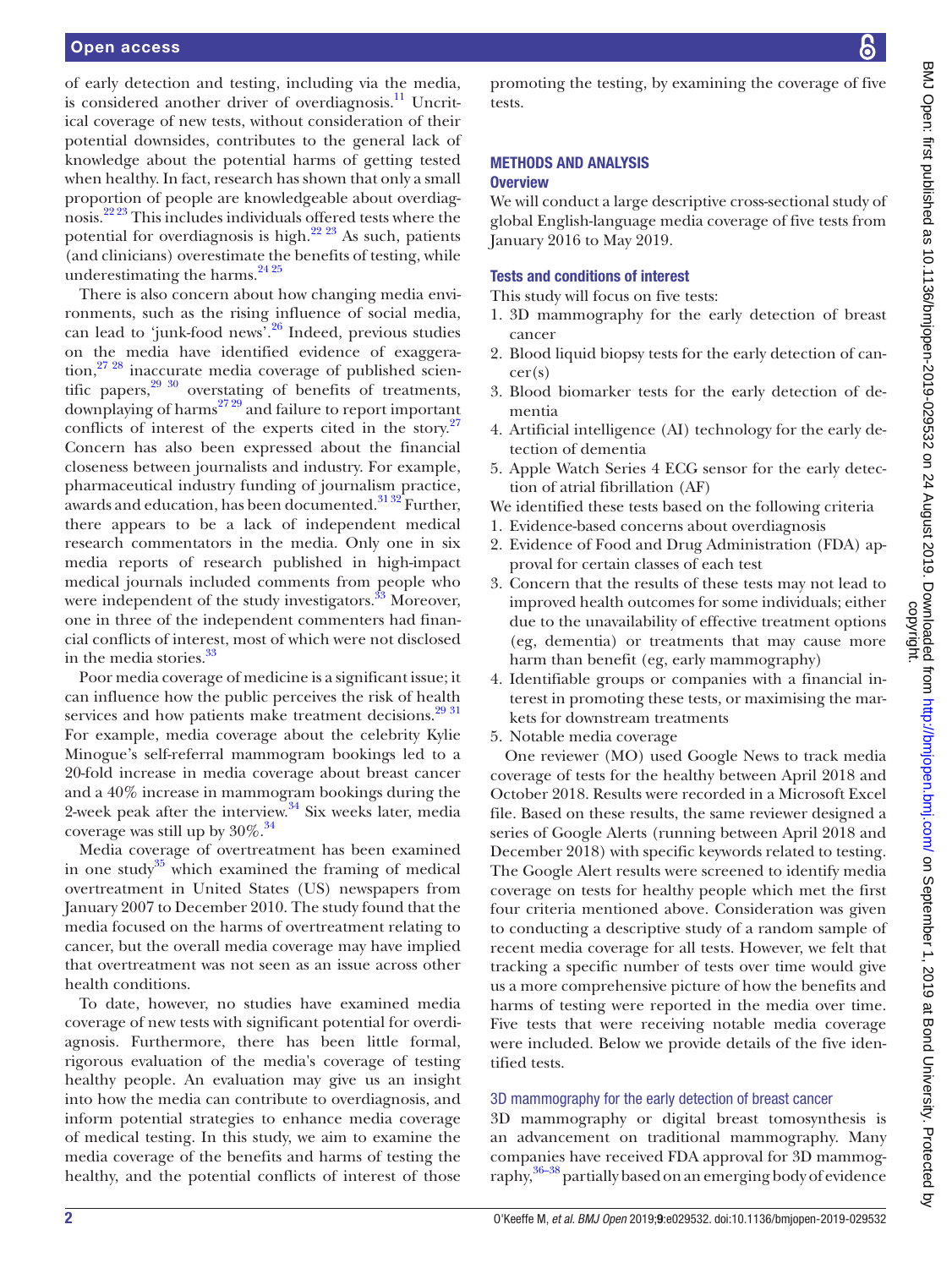on its detection capability relative to 2D mammography screening. $39$  In March 2019, the FDA announced new policies to change current mammography standards in the US. The proposed changes aim to increase the use of 3D mammography screening.

There is a high level of uncertainty surrounding the benefits of 3D mammography. For example, a systematic review and meta-analysis $40$  found that 3D mammography improves cancer detection rate and reduces recall for assessment compared with traditional mammography. However, these improvements varied by setting; compared with retrospective studies in the US where annual screening was encouraged, there were greater improvements observed in prospective studies embedded in the European biennial screening programme.

There is a large amount of research on the benefits and harms of mammography, particularly compared with the other four tests we selected. Overdiagnosis is a significant harm of screening mammography, and notwithstanding uncertainty in the data, there are estimates of its frequency ranging between 10% and 50% of screen-detected cancers.[12 41](#page-7-19) Overdiagnosis of breast cancer can lead to unnecessary surgery, radiotherapy and endocrine therapies, as these are standard treatments for women with screen-detected cancers.<sup>12 20 41</sup> These treatments cause harm through physical and psychological effects that can impact on quality of life.<sup>18</sup> Overall, little is known about whether the improved cancer detection rate estimated for 3D mammography screening—compared with 2D mammography screening—will have additional benefit (ie, whether it will further reduce breast cancer mortality and/or increase quality of life) or whether it will lead to harms (eg, overdiagnosis), or a combination of both.

#### Liquid biopsy for the early detection of cancer

A liquid biopsy is a blood test using genomic profiling to detect mutations or cancer cells (circulating tumour DNA cells). $42$  The FDA approved the first liquid biopsy in  $2016<sup>43</sup>$  $2016<sup>43</sup>$  $2016<sup>43</sup>$  This class of liquid biopsy was designed for clinicians to monitor cancer status and patient response to treatment. The FDA has since (April 2018) approved another liquid biopsy test by a molecular information company called Foundation Medicine.<sup>[44](#page-7-23)</sup>

While liquid biopsy was initially designed for monitoring patients with cancer, there seems to be increasing interest in its use for the early detection of cancer, and that the test may eventually be used for routinely screening people and detecting cancers before they cause symptoms.<sup>[45](#page-7-24)</sup> In fact, there are ongoing studies assessing whether the test can detect tumours in seemingly cancer-free individuals[.45](#page-7-24) There is a lot of uncertainty surrounding the effectiveness of liquid biopsy for both early detection, and improve-ment of cancer treatment.<sup>[46](#page-7-25)</sup>

There are also concerns that the detection of circulating tumour DNA cells in asymptomatic populations could lead to overdiagnosis.[47](#page-7-26) The concerns are linked to findings that circulating tumour DNA cells and

cancer-related mutations have been detected in healthy individuals who never go on to develop a cancer. $48\frac{49}{1}$  It has also been mentioned that the cancer-related proteins used by liquid biopsy can reflect tissue damage common in inflammatory conditions like arthritis, in the absence of cancer.[45](#page-7-24)

### Blood biomarker tests for the early detection of dementia

There is enormous interest in identifying a cheap and simple test to detect dementia in the early stages, with the hope this will improve the treatment of dementia. In recent years, there has been particular interest in blood tests to detect abnormal levels of two proteins: amyloid beta and tau. $50$  51 Both are considered biomarkers of dementia. $50$  The FDA granted approval to a genetic company called '23andMe' in 2017 to offer direct to consumer tests for the early detection of dementia.<sup>[52](#page-8-0)</sup> The decision has generated controversy with commentators concerned about what they see as a lack of robust evidence to support the testing in the early detection of dementia, concerns about overdiagnosis $53$  and the implications of testing a condition that has not yet been shown to be amenable to intervention. $51\,53\,54$ 

In January 2019, the Cochrane Dementia and Cognitive Improvement Group published a commentary expressing their concerns about the increasing use of biomarker tests in dementia.[53](#page-8-1) In their commentary, they referred to research demonstrating that up to 60% of healthy people over 80 years could be labelled as having dementia under new disease definitions, even though these people may never develop clinical symptoms.<sup>[55](#page-8-3)</sup> In the same commentary, the authors stated that reducing dementia to positive amyloid biomarkers is 'an open invitation to overdiagnosis'[.53](#page-8-1) Further to this, authors refer to the data documenting the psychological, social and legal harms of over diagnosing or overpredicting dementia. $56$  Finally, they expressed concerns about the lack of data validating the proposed biomarkers for dementia.<sup>[57](#page-8-5)</sup>

## Artificial Intelligence (AI) technology for the early detection of dementia

Similarly to blood tests, there is a keen interest in using artificial intelligence (AI) technology to improve the early detection of dementia. AI refers to the use of machine algorithms (eg, computer programmes) to model intel-ligent behaviour with minimal human intervention.<sup>[58](#page-8-6)</sup> The FDA has now approved one type of AI technology to monitor brain structures in different neurological conditions, including dementia.<sup>59</sup> Since February 2018, the FDA have also relaxed regulatory policies on drugs for dementia so they could approve the delivery of disease treatments to people displaying certain biological signals years before the disease shows outward signs. AI technology has been proposed as a key step in detecting these subtle biological signals of dementia (eg, small changes in brain size, metabolic changes, memory recognition, voice recognition, etc.). Researchers have expressed concerns about the lack of robust clinical research in this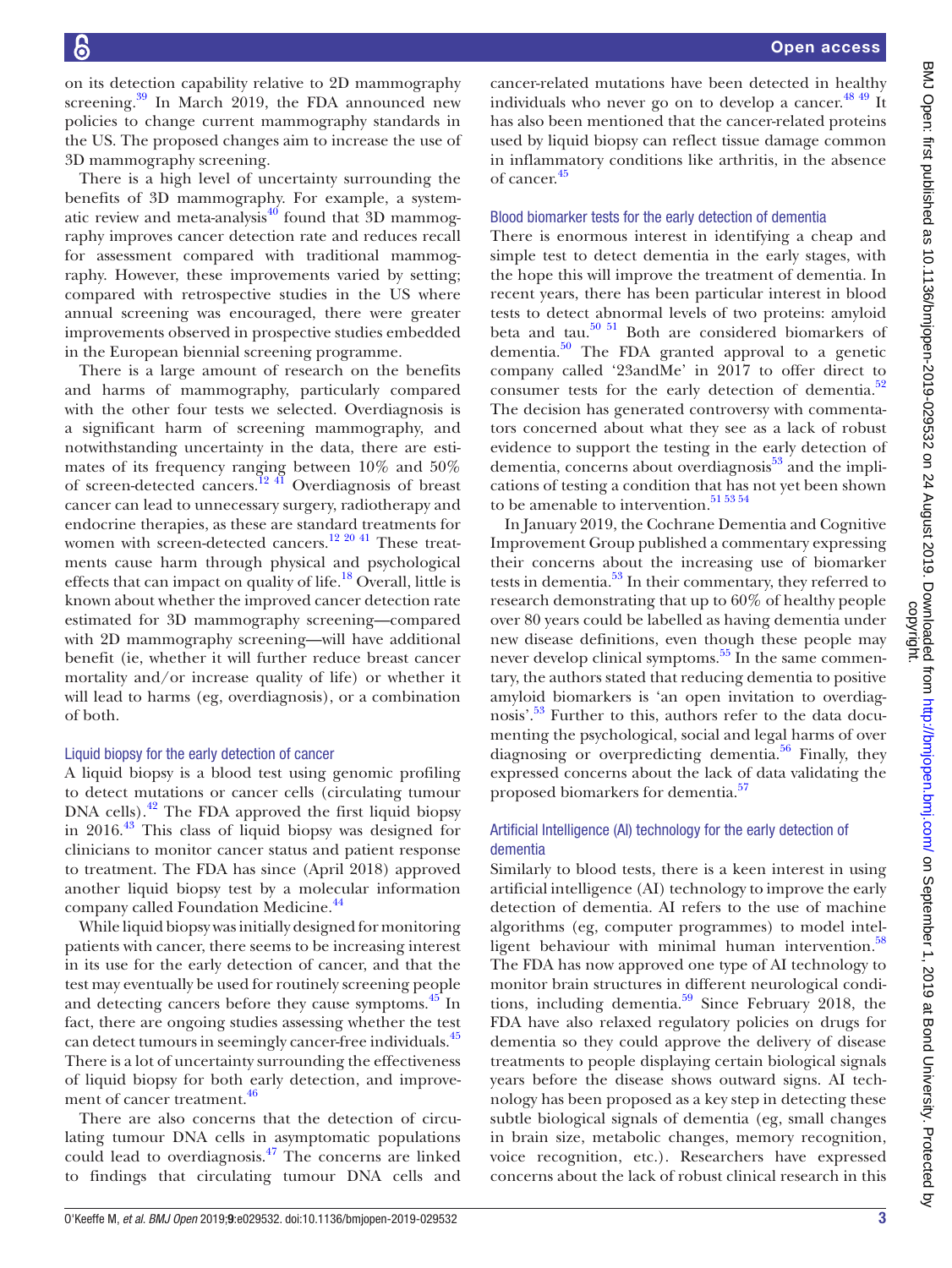area, and the potential of AI to lead to false positives, and overdiagnosis.<sup>6</sup>

# Apple Watch Series 4 electrocardiogram (ECG) sensor for the early detection of atrial fibrilliation (AF)

The Apple Watch Series 4 was released in 2018. It features an electrocardiogram (ECG) sensor that has received FDA medical device approval. $61$  The primary rationale for this new sensor is to facilitate the early detection of atrial fibrillation (AF). AF is the most common heart arrhythmia (irregular heartbeat), and can be associated with an increased risk of early mortality, heart failure and stroke. $62-64$  Because of this, a diagnosis of AF can often lead to drug therapy and in some cases, surgery.<sup>63</sup> The Apple Watch ECG sensor records electrical impulse patterns of a person's heart to predict AF. The sensor will inform the user of the presence of AF and advise on the need for medical consultation. Many concerns have been expressed about testing the healthy for AF, and it has been suggested that overdiagnosis is 'only a matter of time' with the Apple Watch. $65-67$  There is a concern regarding the poor specificity of testing methods for AF[.66](#page-8-13) Furthermore, AF has a low prevalence<sup>68</sup> and screening the healthy could potentially lead to harms in the form of false positives, overdiagnosis and overtreatment.<sup>67</sup> In fact, some researchers state that the Apple Watch specifically could lead to a misdiagnosis of AF in ~1million people for every 10 million screened. $67$  This may lead to harms from overtesting, bleeding from unnecessary anticoagulation and anxiety due to having a cardiac diagnosis.<sup>67</sup> There also seems to be a lack of knowledge around the natural history of AF. For example, there is uncertainty surrounding the outcome of untreated stroke risks, so the net benefit of treating AF with anticoagulants is unclear. Finally, while screening for AF leads to increased detection, office visits and prescriptions for anticoagulants, $69$ there is still uncertainty around its effects on health outcomes.

#### Inclusion and exclusion criteria

We will include media stories referring to any of our five target tests for the corresponding conditions of interest. Media stories will be included if they refer to any benefits (eg, early detection of the condition, early treatment of the condition, prevention of the condition, saves lives) or harms of the test (eg, overdiagnosis, inappropriate diagnostic testing, misdiagnosis, false alarms, false positives, false negatives, unnecessary and/or harmful treatment, psychological distress, health anxiety, costs). We will exclude media stories that only focus on tests for symptomatic people or people who already have the condition of interest (eg, mammography for monitoring the progression of breast cancer), media stories about patent approval or business issues only, press releases, conference proceedings, trade journal reports and scholarly journal articles. We will first pilot our screening process. Depending on the results of the pilot, we may add additional criteria, or provide more detail on the current inclusion and exclusion criteria.

# Search strategy

We will identify all relevant English-language media stories by searching the LexisNexis and ProQuest electronic databases, using explicit keywords, from January 2016 to May 2019. In line with a previous study on media coverage of medicine, $\frac{70}{10}$  we will supplement this database search with a Google News search, reviewing the first 20 pages of each Google search result. Different keywords will be required for each of the five tests; therefore, five searches (one specific to each test) will be performed. A librarian/information specialist with expertise in systematic review search design will assist with the search strategy. We will not restrict articles by country. Our searches will cover all of the following media coverage: newspapers, major world publications, blogs, magazines, broadcast and podcast transcripts, wire feeds/services and webnews. These are named categories within the LexisNexis and Proquest databases.

# Screening process

Sets of two independent reviewers will be involved in performing the screening of media stories for each test. We will exclude exact duplicates (same title, same outlet and same date) before starting the screening and will keep track of the number of duplicates. Reviewers will independently assess the eligibility of media reports for potential inclusion according to the predefined selection criteria. Any disagreements in judgement will be resolved by discussion to reach consensus or by consultation with a third reviewer. Syndicated studies will be included but will only be coded once. For example, if there are 10 media stories about the Apple Watch where the same or extremely similar story has been run across multiple media outlets, we will code this story once, but include the number 10 as the number of media reports about the Apple Watch.

# Data extraction and coding

We will use a structured template (see [table](#page-5-0) 1) to extract and code the relevant data in Research Electronic Data Capture hosted at The University of Sydney.<sup>71</sup> The data extraction tool will be adapted from tools used in similar studies<sup>[27 70 72](#page-7-10)</sup> and an iterative design process will be used to refine the tool for the purpose of our study. Sets of two independent reviewers will extract data and code the media stories; two independent reviewers for each test. Any disagreements in extraction or coding will be resolved by discussion to reach consensus or by consultation with a third reviewer . The percentage of disagreements on each coding variable requiring resolution through use of a third reviewer will be recorded. Before formal data extraction and coding, the sets of independent reviewers will apply the data extraction tool to code 20 media stories; four for each test. Disagreements in data extraction and coding will be resolved by discussion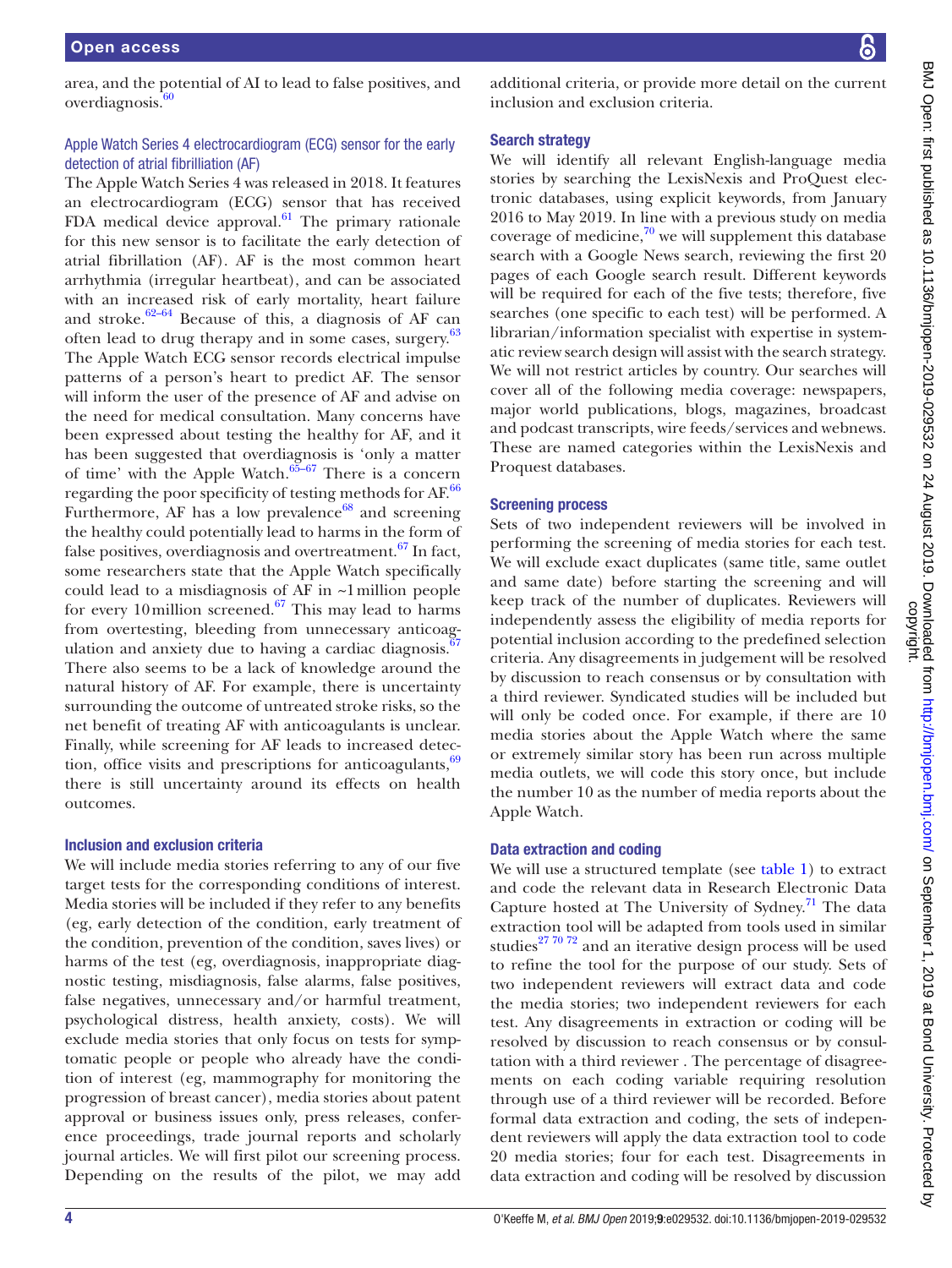<span id="page-5-0"></span>

| Table 1<br>Draft coding tool                                  |                                                                                                                                                      |                                                                                                           |
|---------------------------------------------------------------|------------------------------------------------------------------------------------------------------------------------------------------------------|-----------------------------------------------------------------------------------------------------------|
| Media story description                                       |                                                                                                                                                      |                                                                                                           |
| Name of media source                                          |                                                                                                                                                      | eg, New York Times                                                                                        |
| Country of media source                                       |                                                                                                                                                      |                                                                                                           |
| Word count                                                    |                                                                                                                                                      |                                                                                                           |
| Release date                                                  |                                                                                                                                                      |                                                                                                           |
| Author name                                                   |                                                                                                                                                      |                                                                                                           |
| Type of media                                                 |                                                                                                                                                      | eg, 1=newspaper, 2=magazine, 3=radio,<br>4=TV, 4-blog/opinion piece, 4-wire news,<br>5=unclear/not stated |
| <b>Test mentioned</b>                                         | In the headline                                                                                                                                      | $1 = Yes, 0 = No$                                                                                         |
|                                                               | In the body                                                                                                                                          | $1 = Yes, 0 = No$                                                                                         |
| Mention of the health condition that the<br>test is used for? | Yes/No                                                                                                                                               | 1=Yes (record condition)<br>$0 = No$                                                                      |
| Context about the screening test (benefits and harms)         |                                                                                                                                                      |                                                                                                           |
| How benefit was described                                     |                                                                                                                                                      |                                                                                                           |
| Any benefit mentioned or implied?                             | Yes/No                                                                                                                                               | $1 = Yes, 0 = No$                                                                                         |
| Any benefit quantified?                                       | Yes/No                                                                                                                                               | 1=Yes (record how quantified)<br>$0 = No$                                                                 |
| Was anecdote or other real-life example                       | Yes/No                                                                                                                                               | $1 = Yes, 0 = No$                                                                                         |
| of benefit given?                                             | Anecdote                                                                                                                                             | $1 = Yes, 0 = No$                                                                                         |
|                                                               | Celebrity                                                                                                                                            | $1 = Yes, 0 = No$                                                                                         |
|                                                               | Benefits referred to as revolutionary,<br>life-saving, breakthrough, leading to<br>improved treatment                                                |                                                                                                           |
| How harm was described                                        |                                                                                                                                                      |                                                                                                           |
| Any harm mentioned or implied?                                |                                                                                                                                                      | $1 = Yes, 0 = No$                                                                                         |
| Any harm quantified?                                          |                                                                                                                                                      | 1=Yes (record how quantified)<br>$0=No$                                                                   |
| Was anecdote or other real-life example                       | Yes/No                                                                                                                                               | $1 = Yes, 0 = No$                                                                                         |
| of harm given?                                                | Anecdote                                                                                                                                             | $1 = Yes, 0 = No$                                                                                         |
|                                                               | Celebrity                                                                                                                                            | $1 = Yes, 0 = No$                                                                                         |
|                                                               | Any specific harms of screening                                                                                                                      | 1=Yes (record specific harm)                                                                              |
|                                                               | mentioned? (eg, overdiagnosis, potential 0=No<br>overtreatment)                                                                                      |                                                                                                           |
| Evidence of conflicts of interest                             |                                                                                                                                                      |                                                                                                           |
| Any specific scientific study quoted or                       | Yes/No                                                                                                                                               | $1 = Yes, 0 = No$                                                                                         |
| mentioned about the screening test?                           | Does the scientific study disclose                                                                                                                   | $1 = Yes, 0 = No$                                                                                         |
|                                                               | any financial ties of the authors to the<br>manufacturers of the screening test<br>discussed in story?                                               | If yes, state verbatim                                                                                    |
|                                                               | Did the media story include information<br>about financial ties of the authors to the<br>manufacturer of the screening test? (if<br>relevant)        | $1 = Yes, 0 = No$                                                                                         |
|                                                               | Does the scientific study mention receipt 1=Yes, 0=No<br>of study funding from the manufacturers<br>of the screening test discussed in story?        |                                                                                                           |
|                                                               | Did the media story include information<br>about receipt of study funding from the<br>manufacturers of the relevant screening<br>test? (if relevant) | $1 = Yes, 0 = No$                                                                                         |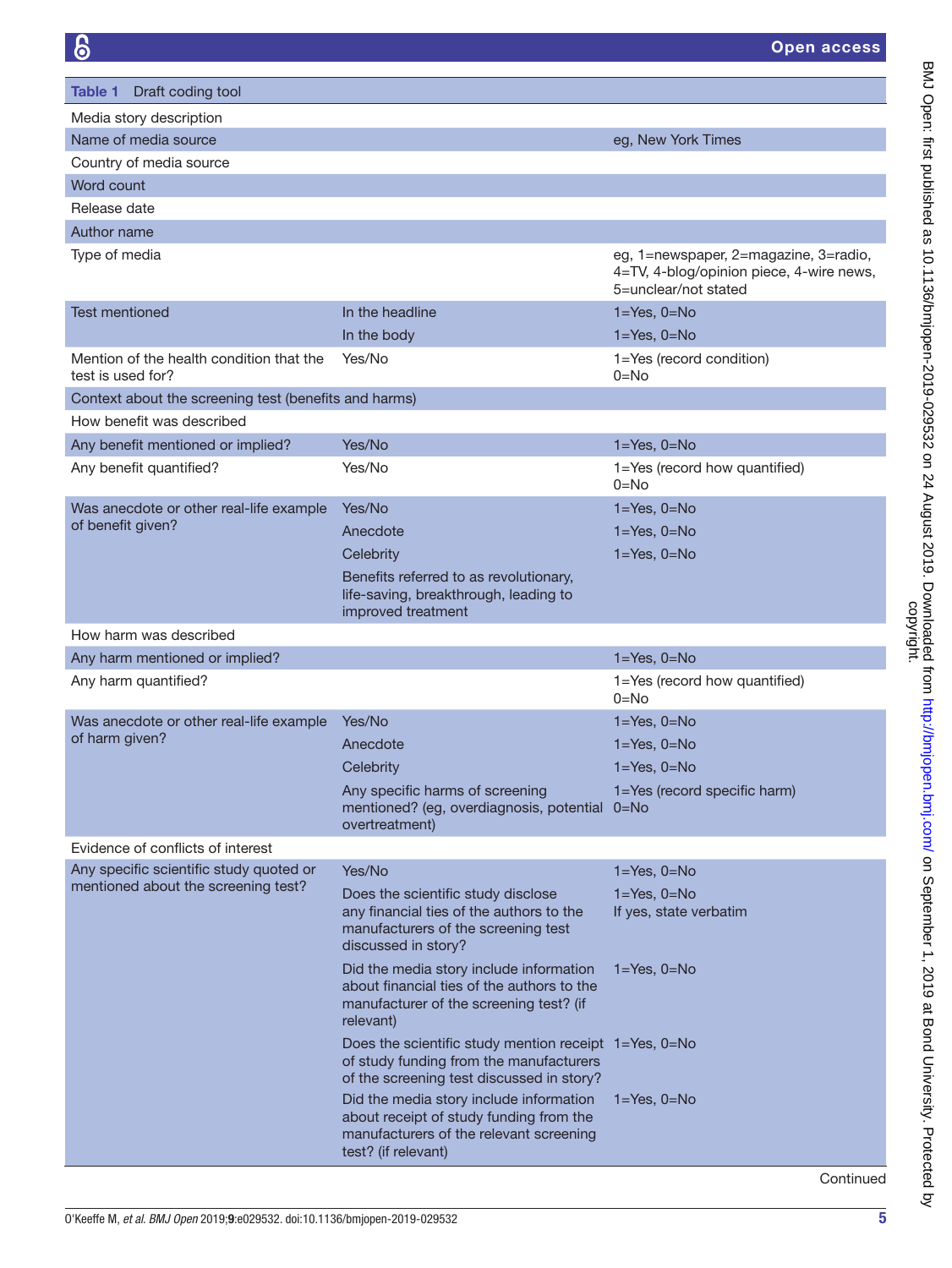| Table 1<br>Continued                                                                                                                                                            |                                                  |                                                                                                                                     |
|---------------------------------------------------------------------------------------------------------------------------------------------------------------------------------|--------------------------------------------------|-------------------------------------------------------------------------------------------------------------------------------------|
| Other sources quoted or mentioned<br>about the screening test                                                                                                                   | Yes/No<br>Physician/provider?<br>Patient quoted? | $1 = Yes$ , $0 = No$<br>$1 = Yes$ , $0 = No$<br>$1 = Yes$ , $0 = No$                                                                |
|                                                                                                                                                                                 | Other source?                                    | $1 = Yes$ , $0 = No$                                                                                                                |
| Overall impressions/tone                                                                                                                                                        |                                                  |                                                                                                                                     |
| Media story leaves you with sense that<br>the screening test is                                                                                                                 |                                                  | 1=Beneficial overall<br>2=Harmful overall<br>3=Neutral (balanced information given<br>about benefits and harms)<br>$4 =$ Unclear    |
| Overall tone about going for the<br>screening test                                                                                                                              |                                                  | 1=Overall positive (worth getting)<br>2=Overall negative (avoid it)<br>3=Neutral (balanced information about<br>benefits and harms) |
| Paste in anything else unusual,<br>interesting or any especially juicy<br>quotes (including source) (eg, screening<br>tests being lifesaving, a breakthrough,<br>revolutionary) |                                                  | Leave a comment or paste here anything<br>interesting (even quotes)                                                                 |

This is a draft coding tool. The tool may be modified once the reviewers pilot test it with a sample of included media stories.

and subsequent revisions to the data extraction tool. We plan to extract information about the media story (eg, type of media, test mentioned, country of origin), benefits mentioned, harms mentioned, disclosure of conflicts of interest and the overall tone of the story (positive or negative)).

#### Data analysis

Descriptive statistics (means, SD, counts and percentages) will be used to summarise the extracted data (eg, number of stories, number of countries, number reporting benefits and harms, etc.). Analysis will be performed separately for each test. Categorical data analysis will be used to investigate potential associations between overall impression of the media reports and explanatory variables including conflicts of interest, time and type of media. We plan to use multinomial logistic regression where the dependent variable is overall impression and a neutral impression is the reference category. We will report odds ratios and 95% CIs for negative impressions and positive impressions associated with the independent explanatory variables (as referred to above). Analysis will be conducted separately for each test. We will use  $\chi^2$  tests to compare the distribution of categories of overall impressions across the five tests. We will also outline at least one example of a media story for each test in the Results section.

# Ethical considerations

No ethical approval is required for this study.

# Patient or public involvement

Patients and members of the public were not involved in the design of this study.

# **Dissemination**

The results of this study will be published and presented at relevant medical conferences. We anticipate the results of this study will inform the development of an intervention to improve the quality of medical reporting in the media.

# **DISCUSSION**

This study will examine media coverage reporting the benefits and harms of five medical tests that are controversially being promoted to the healthy. While other drivers, including research and professional prominence given to early detection,<sup>[2](#page-7-1)</sup> are important, sustained media coverage is likely a powerful source of influence of public attitudes towards new tests. The results will provide valuable information about the quality of media reporting on tests targeting the healthy and may help inform interventions to improve the quality of medical reporting.

Acknowledgements We would like to thank Professor Andrew D. Oxman (Centre for Informed Health Choices, Norwegian Institute of Public Health, Oslo, Norway and University of Oslo, Oslo, Norway) for providing feedback on an earlier draft of this protocol.

Contributors MO, RM, AB and CM have been primarily responsible for study conception, design and designing the data coding approach. MJ advised on statistical analysis. JZ and AF helped pilot the search strategy and coding tool. MO drafted the first version of this manuscript. All authors provided critical evaluation and revision of the manuscript and had given final approval of the manuscript accepting responsibility for all aspects.

Funding This study will not receive any specific funding. MO is supported by a European Union Marie Skłodowska-Curie postdoctoral fellowship. AB and RM are investigators on a National Health and Medical Research Council of Australia (NHMRC) funded CRE grant no 1104136. RM is supported by an NHMRC grant, #1124207. AF is a postdoctoral fellow on an Australian NHMRC project grant no1122332. CM is supported by an Australian NMHRC Research Fellowship.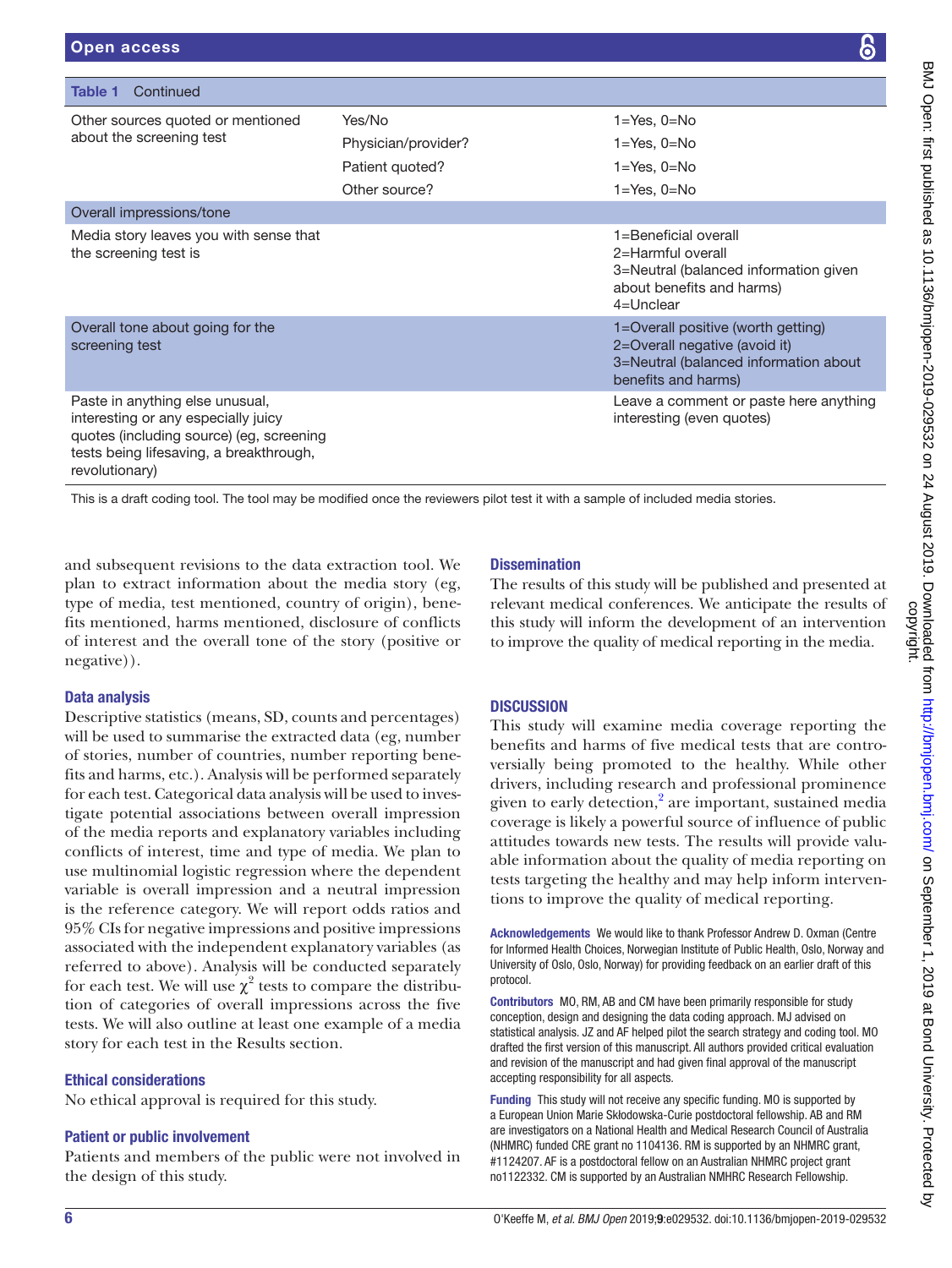This specific study received no specific grant from any funding agency in public, commercial or not-for-profit sectors.

Competing interests None declared.

Patient consent for publication Not required.

Provenance and peer review Not commissioned; externally peer reviewed.

Open access This is an open access article distributed in accordance with the Creative Commons Attribution Non Commercial (CC BY-NC 4.0) license, which permits others to distribute, remix, adapt, build upon this work non-commercially, and license their derivative works on different terms, provided the original work is properly cited, appropriate credit is given, any changes made indicated, and the use is non-commercial. See: [http://creativecommons.org/licenses/by-nc/4.0/.](http://creativecommons.org/licenses/by-nc/4.0/)

#### **REFERENCES**

- <span id="page-7-0"></span>1. Grimes DA, Schulz KF. Uses and abuses of screening tests. *[The](http://dx.doi.org/10.1016/S0140-6736(02)07948-5)  [Lancet](http://dx.doi.org/10.1016/S0140-6736(02)07948-5)* 2002;359:881–4.
- <span id="page-7-1"></span>2. Hofmann B, Skolbekken J-A. Surge in publications on early detection. *[BMJ](http://dx.doi.org/10.1136/bmj.j2102)* 2017;357.
- <span id="page-7-2"></span>3. Hunt S, Jha S. Can precision medicine reduce overdiagnosis? *[Acad](http://dx.doi.org/10.1016/j.acra.2015.05.005)  [Radiol](http://dx.doi.org/10.1016/j.acra.2015.05.005)* 2015;22:1040–1.
- 4. Brodersen J, Kramer BS, Macdonald H, *et al*. Focusing on overdiagnosis as a driver of too much medicine. *[BMJ](http://dx.doi.org/10.1136/bmj.k3494)* 2018;362.
- 5. Moynihan R, Doust J, Henry D. Preventing overdiagnosis: how to stop harming the healthy. **[BMJ](http://dx.doi.org/10.1136/bmj.e3502)** 2012;344:e3502.
- 6. Glasziou P, Moynihan R, Richards T, *et al*. Too much medicine; too little care. *[BMJ](http://dx.doi.org/10.1136/bmj.f4247)* 2013;347:f4247.
- <span id="page-7-5"></span>7. Ahn HS, Kim HJ, Welch HG. Korea's Thyroid-Cancer "Epidemic" — Screening and Overdiagnosis. *[N Engl J Med](http://dx.doi.org/10.1056/NEJMp1409841)* 2014;371:1765–7.
- 8. Vaccarella S, Franceschi S, Bray F, *et al*. Worldwide thyroid-cancer epidemic? the increasing impact of overdiagnosis. *[N Engl J Med](http://dx.doi.org/10.1056/NEJMp1604412)* 2016;375:614–7.
- <span id="page-7-3"></span>9. Bell KJL, Doust J, Glasziou P, *et al*. Recognizing the potential for overdiagnosis: are high-sensitivity cardiac troponin assays an example? *[Ann Intern Med](http://dx.doi.org/10.7326/M18-2645)* 2019;170:259–61.
- 10. Carter SM, Degeling C, Doust J, *et al*. A definition and ethical evaluation of overdiagnosis. *[J Med Ethics](http://dx.doi.org/10.1136/medethics-2015-102928)* 2016;42:705–14.
- <span id="page-7-4"></span>11. Pathirana T, Clark J, Moynihan R. Mapping the drivers of overdiagnosis to potential solutions. *[BMJ](http://dx.doi.org/10.1136/bmj.j3879)* 2017;358.
- <span id="page-7-19"></span>12. Welch HG, Prorok PC, O'Malley AJ, *et al*. Breast-Cancer tumor size, overdiagnosis, and mammography screening effectiveness. *[N Engl J](http://dx.doi.org/10.1056/NEJMoa1600249)  [Med](http://dx.doi.org/10.1056/NEJMoa1600249)* 2016;375:1438–47.
- 13. Etzioni R*et al*. Overdiagnosis due to prostate-specific antigen screening: lessons from U.S. prostate cancer incidence trends. *[J Natl](http://dx.doi.org/10.1093/jnci/94.13.981)  [Cancer Inst](http://dx.doi.org/10.1093/jnci/94.13.981)* 2002;94:981–90.
- 14. Bell KJL, Del Mar C, Wright G, *et al*. Prevalence of incidental prostate cancer: a systematic review of autopsy studies. *[Int. J. Cancer](http://dx.doi.org/10.1002/ijc.29538)* 2015;137:1749–57.
- 15. Niemantsverdriet E, Feyen BFE, Le Bastard N, *et al*. Overdiagnosing vascular dementia using structural brain imaging for dementia workup. *[JAD](http://dx.doi.org/10.3233/JAD-142103)* 2015;45:1039–43.
- 16. Schmidt T, Maag R, Foy AJ. Overdiagnosis of coronary artery disease detected by coronary computed tomography angiography. *[JAMA Intern Med](http://dx.doi.org/10.1001/jamainternmed.2016.6660)* 2016;176:1747–8.
- <span id="page-7-6"></span>17. Cotter AR, Vuong K, Mustelin LL, *et al*. Do psychological harms result from being labelled with an unexpected diagnosis of abdominal aortic aneurysm or prostate cancer through screening? A systematic review. *[BMJ Open](http://dx.doi.org/10.1136/bmjopen-2017-017565)* 2017;7:e017565.
- <span id="page-7-20"></span>18. Nelson HD, Pappas M, Cantor A, *et al*. Harms of breast cancer screening: systematic review to update the 2009 U.S. preventive services Task force recommendation. *[Ann Intern Med](http://dx.doi.org/10.7326/M15-0970)* 2016;164:256–67.
- 19. DeFrank JT, Barclay C, Sheridan S, *et al*. The psychological harms of screening: the evidence we have versus the evidence we need. *[J](http://dx.doi.org/10.1007/s11606-014-2996-5)  [Gen Intern Med](http://dx.doi.org/10.1007/s11606-014-2996-5)* 2015;30:242–8.
- 20. Welch HG, Passow HJ. Quantifying the benefits and harms of screening mammography. *[JAMA Intern Med](http://dx.doi.org/10.1001/jamainternmed.2013.13635)* 2014;174:448–54.
- 21. Prasad V, Lenzer J, Newman DH. Why cancer screening has never been shown to "save lives"—and what we can do about it. *BMJ* 2016;352.
- <span id="page-7-7"></span>22. Moynihan R, Nickel B, Hersch J, *et al*. Public opinions about overdiagnosis: a national community survey. *[PLoS One](http://dx.doi.org/10.1371/journal.pone.0125165)* 2015;10:e0125165.
- 23. Ghanouni A, Meisel SF, Renzi C, *et al*. Survey of public definitions of the term 'overdiagnosis' in the UK. *[BMJ Open](http://dx.doi.org/10.1136/bmjopen-2015-010723)* 2016;6:e010723.
- <span id="page-7-8"></span>24. Hoffmann TC, Del Mar C. Patients' Expectations of the Benefits and Harms of Treatments, Screening, and Tests. *[JAMA Intern Med](http://dx.doi.org/10.1001/jamainternmed.2014.6016)* 2015;175:274–86.
- 25. Hoffmann TC, Del Mar C. Clinicians' Expectations of the Benefits and Harms of Treatments, Screening, and Tests. *[JAMA Intern Med](http://dx.doi.org/10.1001/jamainternmed.2016.8254)* 2017;177:407–19.
- <span id="page-7-9"></span>26. Medew J, Moynihan R. Improving coverage of medical research in a changing media environment. *[Can Med Assoc J](http://dx.doi.org/10.1503/cmaj.161206)* 2017;189:E55 1–E552.
- <span id="page-7-10"></span>27. Moynihan R, Bero L, Ross-Degnan D, *et al*. Coverage by the news media of the benefits and risks of medications. *[N Engl J Med](http://dx.doi.org/10.1056/NEJM200006013422206)* 2000;342:1645–50.
- 28. Cassels A, Hughes MA, Cole C, *et al*. Drugs in the news: an analysis of Canadian newspaper coverage of new prescription drugs. *CMAJ* 2003;168:1133–7.
- <span id="page-7-11"></span>29. Goldacre B. Preventing bad reporting on health research. *[BMJ](http://dx.doi.org/10.1136/bmj.g7465)* 2014;349:g7465.
- 30. Almomani B, Hawwa AF, Goodfellow NA, *et al*. Pharmacogenetics and the print media: what is the public told? *[BMC Med Genet](http://dx.doi.org/10.1186/s12881-015-0172-3)* 2015;16:32.
- <span id="page-7-12"></span>31. Schwartz LM, Woloshin S, Moynihan R. Who's watching the watchdogs? *[BMJ](http://dx.doi.org/10.1136/bmj.a2535)* 2008;337:a2535.
- 32. Moynihan R. Making medical journalism healthier. *[The Lancet](http://dx.doi.org/10.1016/S0140-6736(03)13729-4)* 2003;361:2097–8.
- <span id="page-7-13"></span>33. Wang MTM, Grey A, Bolland MJ. Conflicts of interest and expertise of independent commenters in news stories about medical research. *[Can Med Assoc J](http://dx.doi.org/10.1503/cmaj.160538)* 2017;189:E553–E559.
- <span id="page-7-14"></span>34. Chapman S, McLeod K, Wakefield M, *et al*. Impact of news of celebrity illness on breast cancer screening: Kylie Minogue's breast cancer diagnosis. *Med J Aust* 2005;183:247–50.
- <span id="page-7-15"></span>35. Walsh-Childers K, Braddock J. Competing with the conventional wisdom: newspaper framing of medical overtreatment. *[Health](http://dx.doi.org/10.1080/10410236.2012.730173)  [Commun](http://dx.doi.org/10.1080/10410236.2012.730173)* 2014;29:157–72.
- <span id="page-7-16"></span>36. Hologic I. Fda Approves Hologic's Genius™ 3D Mammography™ exam as the only mammogram superior for women with dense Breasts\*, 2017. Available: [https://www.prnewswire.com/news](https://www.prnewswire.com/news-releases/fda-approves-hologics-genius-3d-mammography-exam-as-the-only-mammogram-superior-for-women-with-dense-breasts-300469885.html)[releases/fda-approves-hologics-genius-3d-mammography-exam](https://www.prnewswire.com/news-releases/fda-approves-hologics-genius-3d-mammography-exam-as-the-only-mammogram-superior-for-women-with-dense-breasts-300469885.html)[as-the-only-mammogram-superior-for-women-with-dense-breasts-](https://www.prnewswire.com/news-releases/fda-approves-hologics-genius-3d-mammography-exam-as-the-only-mammogram-superior-for-women-with-dense-breasts-300469885.html)[300469885.html](https://www.prnewswire.com/news-releases/fda-approves-hologics-genius-3d-mammography-exam-as-the-only-mammogram-superior-for-women-with-dense-breasts-300469885.html)
- 37. Healio. Fda approves 3-D mammography system, 2011. Available: [https://www.healio.com/hematology-oncology/breast-cancer/news/](https://www.healio.com/hematology-oncology/breast-cancer/news/print/hemonc-today/%7Ba61b1afa-4238-4b58-8f6a-f9298833f19b%7D/fda-approves-3-d-mammography-system) [print/hemonc-today/%7Ba61b1afa-4238-4b58-8f6a-f9298833f19b%](https://www.healio.com/hematology-oncology/breast-cancer/news/print/hemonc-today/%7Ba61b1afa-4238-4b58-8f6a-f9298833f19b%7D/fda-approves-3-d-mammography-system) [7D/fda-approves-3-d-mammography-system](https://www.healio.com/hematology-oncology/breast-cancer/news/print/hemonc-today/%7Ba61b1afa-4238-4b58-8f6a-f9298833f19b%7D/fda-approves-3-d-mammography-system)
- 38. News IT. Fda Approves new imaging features on Hologic 3Dimensions mammography system 2018.
- <span id="page-7-17"></span>39. Zackrisson S, Lång K, Rosso A, *et al*. One-view breast tomosynthesis versus two-view mammography in the Malmö breast Tomosynthesis screening trial (MBTST): a prospective, population-based, diagnostic accuracy study. *[Lancet Oncol](http://dx.doi.org/10.1016/S1470-2045(18)30521-7)* 2018;19:1493–503.
- <span id="page-7-18"></span>40. Marinovich ML, Hunter KE, Macaskill P, *et al*. Breast cancer screening using Tomosynthesis or mammography: a meta-analysis of cancer detection and recall. *[J Natl Cancer Inst](http://dx.doi.org/10.1093/jnci/djy121)* 2018;110:942–9.
- 41. Barratt AL, Glasziou PP. Do the benefits of screening mammography outweigh the harms of overdiagnosis and unnecessary treatment? *[Med J Aust](http://dx.doi.org/10.5694/mja12.10236)* 2012;196:681.
- <span id="page-7-21"></span>42. Crowley E, Di Nicolantonio F, Loupakis F, *et al*. Liquid biopsy: monitoring cancer-genetics in the blood. *[Nat Rev Clin Oncol](http://dx.doi.org/10.1038/nrclinonc.2013.110)* 2013;10:472–84.
- <span id="page-7-22"></span>43. US Food and Drug Administration (FDA). Fda approves first blood test to detect gene mutation associated with non-small cell lung cancer, 2016. Available: [https://www.fda.gov/newsevents/newsroom/](https://www.fda.gov/newsevents/newsroom/pressannouncements/ucm504488.htm) [pressannouncements/ucm504488.htm](https://www.fda.gov/newsevents/newsroom/pressannouncements/ucm504488.htm)
- <span id="page-7-23"></span>44. Medicine F. Foundation Medicine's New Liquid Biopsy Assay Granted Breakthrough Device Designation by U.S. Food and Drug Administration, 2018. Available: [http://investors.foundationmedicine.](http://investors.foundationmedicine.com/news-releases/news-release-details/foundation-medicines-new-liquid-biopsy-assay-granted) [com/news-releases/news-release-details/foundation-medicines](http://investors.foundationmedicine.com/news-releases/news-release-details/foundation-medicines-new-liquid-biopsy-assay-granted)[new-liquid-biopsy-assay-granted](http://investors.foundationmedicine.com/news-releases/news-release-details/foundation-medicines-new-liquid-biopsy-assay-granted)
- <span id="page-7-24"></span>45. Kaiser J. 'Liquid biopsy' for cancer promises early detection. *[Science](http://dx.doi.org/10.1126/science.359.6373.259)* 2018;359:259–59.
- <span id="page-7-25"></span>46. Merker JD, Oxnard GR, Compton C, *et al*. Circulating tumor DNA analysis in patients with cancer: American Society of clinical oncology and College of American pathologists joint review. *[JCO](http://dx.doi.org/10.1200/JCO.2017.76.8671)* 2018;36:1631–41.
- <span id="page-7-26"></span>47. Palmirotta R, Lovero D, Cafforio P, *et al*. Liquid biopsy of cancer: a multimodal diagnostic tool in clinical oncology. *[Ther Adv Med Oncol](http://dx.doi.org/10.1177/1758835918794630)* 2018;10:175883591879463.
- <span id="page-7-27"></span>48. Kato S, Lippman SM, Flaherty KT, *et al*. The conundrum of genetic "drivers" in benign conditions. *[J Natl Cancer Inst](http://dx.doi.org/10.1093/jnci/djw036)* 2016;108:djw036.
- 49. Gormally E, Vineis P, Matullo G, *et al*. *TP53* and *KRAS2* Mutations in Plasma DNA of Healthy Subjects and Subsequent Cancer Occurrence: A Prospective Study. *[Cancer Res](http://dx.doi.org/10.1158/0008-5472.CAN-05-4556)* 2006;66:6871–6.
- <span id="page-7-28"></span>50. Ritchie C, Smailagic N, Noel-Storr AH, *et al*. Csf tau and the CSF tau/ABeta ratio for the diagnosis of Alzheimer's disease dementia